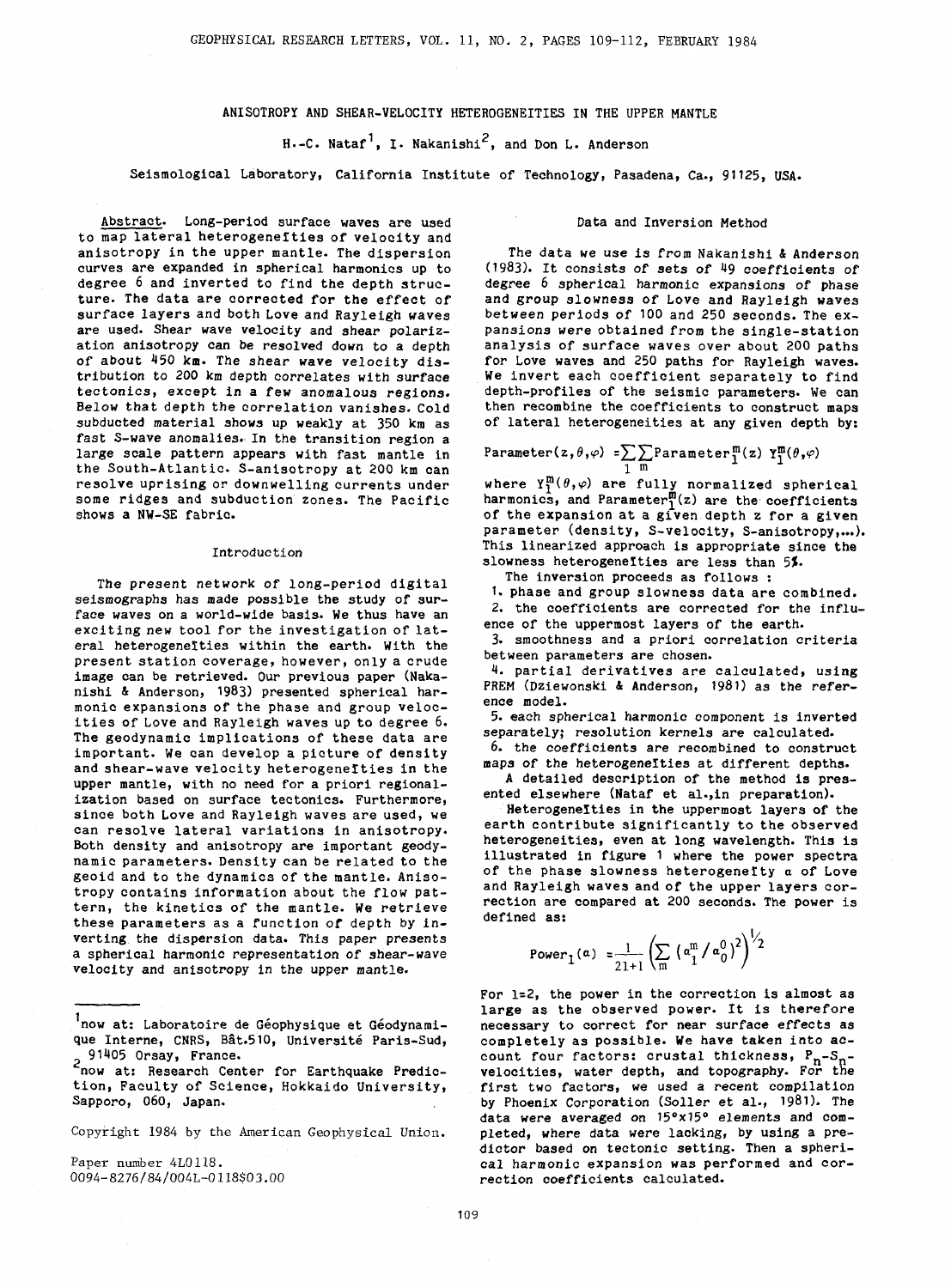

Fig. 1. Power spectrum in each degree  $\ell$  of the spherical harmonic expansion of the phase slowness of 200 seconds Love and Rayleigh waves, with their  $2\sigma$  error bar. The hatched rectangles give the power of the surface layers corrections.

Evidence for anisotropy in the earth's mantle is steadily increasing. Azimuthal anisotropy can reach 10% in the shallowest mantle, as is measured from P<sub>n</sub> waves (Hess, 1964). Polarization anisotropy up to 5% is inferred from surface wave studies in order to fit Love waves (mostly sensitive to SH velocities) and Rayleigh waves (mostly sensitive to SV velocities) simultaneously (Forsyth, 1975; Dziewonski & Anderson, 1981; Cara et al., 1983). In the present study, azimuthal anisotropy has not been taken into account and is likely to have been averaged out in the spherical harmonic expansion. We are left with only polarization anisotropy, and use therefore a transversely isotropic parameterization (Anderson, 1966; Dziewonski & Anderson, 1981). This involves six inversion parameters:  $\rho$ , PH, SV,  $\xi$ ,  $\phi$ ,  $\eta$ , where  $\rho$  is the density, PH is the horizontally polarized P-wave velocity, SV the vertically polarized S-wave velocity,  $\xi$  the anisotropy of Swaves,  $\phi$  the anisotropy of P-waves, and  $\eta$  the fifth elastic parameter, as defined in Takeuchi & Saito (1972). We use a program written by Dziewonski to calculate eigenperiods and partial derivatives for a transversely isotropic earth.

Resolution kernels show that only SV and  $\xi$  can be resolved from the fundamental mode Love and Rayleigh waves. However, changes in  $\rho$ , PH,  $\phi$ , and  $\eta$  affect these modes substantially. For example, a 5% P-anisotropy  $(\phi)$  has the same effect on Rayleigh wave phase velocity as a 0.1km/s change in SV velocity. We must thus bring in further a priori information. We use the inversion method of Tarantola & Valette (1982), in which a priori information can be introduced naturally in the form of an a priori covariance matrix for the parameters. The a priori information we build in is based on physical considerations. If lateral variations in velocity are due to temperature variations, we can relate them to density changes using laboratory data. Similarly, if anisotropy is caused by the preferred orientation of olivine crystals, we can relate P-anisotropy to Sanisotropy (Christensen & Salisbury, 1979). We choose the following constraints:

 $\Delta\rho/\Delta$ SV= 0.3 x (1<sup>±</sup>50%) (g/cm<sup>3</sup>)/(km/s)  $\Delta$ PH/ $\Delta$ SV = 1.5 x (1<sup>±40</sup>%)  $\Delta\phi/\Delta\xi$  =-0.5 x (1±50%)

The a priori correlation length, which governs the degree of smoothness of the model we invert for, varies from 200 km at the base of the upper mantle to 100 km at the top of the model.

## Results

Once the inversion has been performed, the coefficients are synthetized to produce maps of lateral heterogenefties at selected depths. Shear-velocity (SV) heterogeneities are shown in figure 2. With a few exceptions they exhibit a strong correlation with surface tectonics down to about 200km. Deeper in the mantle the correlation vanishes and some long wavelength anomalies appear. At 50km (top map) heterogeneities are closely related to surface tectonics. All major shields show up as fast regions (Canada, Africa, Antarctica, West-Australia, South-America). All



Fig. 2, Shear velocity (SV) distribution maps at selected depths, synthetized from degree 6 spherical harmonic expansion. The countour interval is 0.1 km/s. The solid, chain, and broken lines indicate spherical average (PREM), higher than average, and lower than average velocity.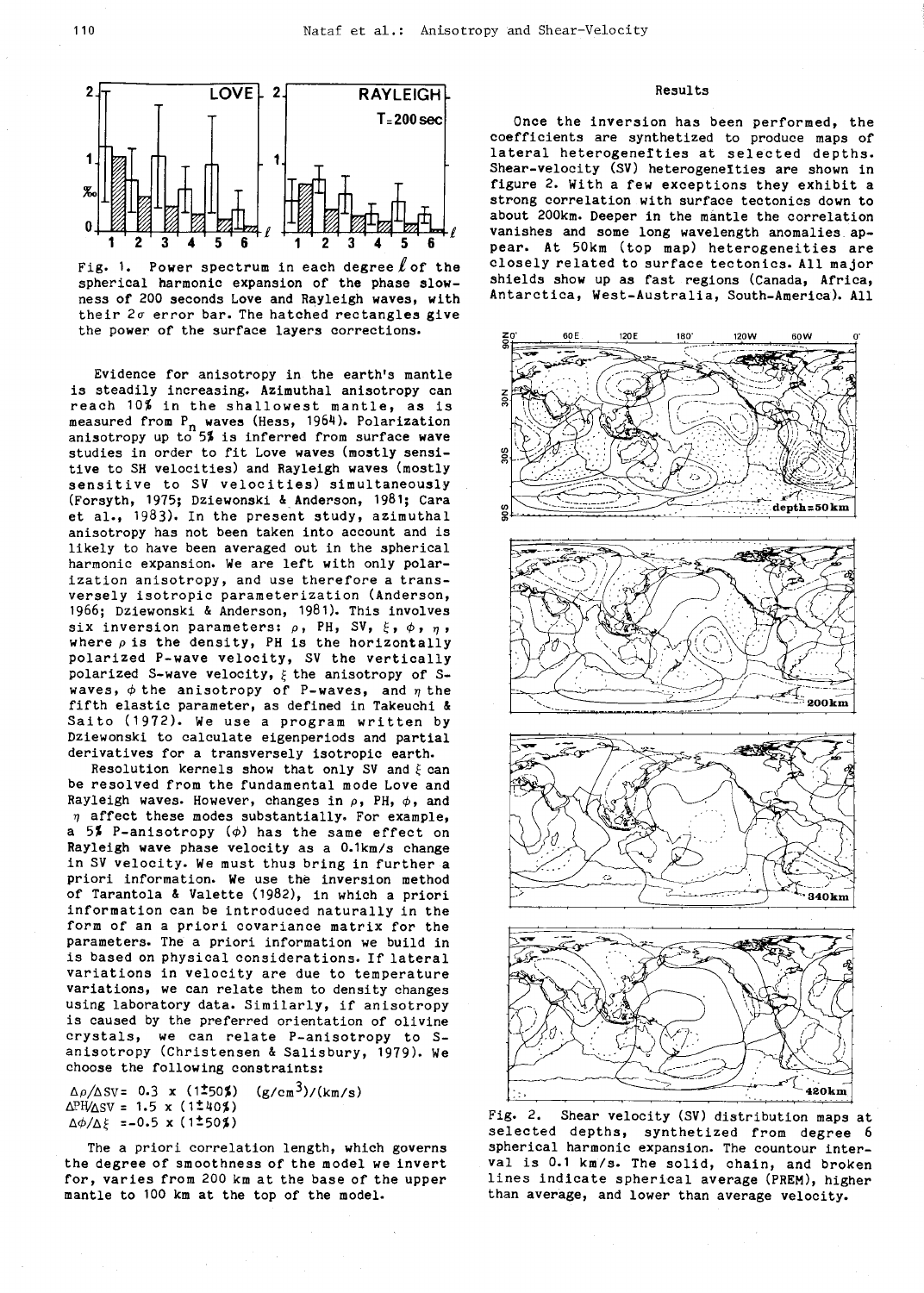

Fig. 3. Anisotropy (SH-SV)/SV distribution at selected depths, synthetized from degree 6 expansion. The contour interval is 2.5%. Symbol conventions as in figure 2.

major ridges show up as slow regions (East-Pacific, triple junctions in the Indian Ocean and in the Atlantic, East-African rift). Old oceans are fast but not as fast as shields. A few interesting regions seem to be anomalous: a slow region around French Polynesia in average age ocean; a fast region centered southeast of South-America. At 100 km, the picture is not drastically changed. Overall variations are smaller  $(26%)$ . At 200 km depth, the correlation with surface tectonics starts to break down. Shields are fast, in general, but ridges do not show up systematically. The Afar region is still slow. The southcentral Pacific is faster than most shields. An interesting feature appears: a belt of slow mantle at the Pacific subduction zones. This may<br>be a manifestation of the volcanism and marginal sea formation induced by the sinking oceanic slab. At 340 km, the same belt shows up as fast mantle: we are now seeing the presence of the cold slab. However, we cannot exclude the possibility that part of this effect comes from oscillations of our model due to a lack of resolution with depth. At 420 km, the pattern of heterogenefties shows no obvious correlation with surface tectonics. The South-Atlantic is fast, as is the Himalayan-Alpine region. This might indicate the presence of cold subducted material. Many ridge segments are now fast. At larger depths the resolution becomes poor but these trends seem to persist.

Figure 3 shows contour maps of S-anisotropy. The correlation with surface tectonics is more tenuous. At intermediate depths, regions of uprising (ridges) or downwelling (subduction zones) have an SV>SH anisotropy, in agreement with olivine crystals aligned in a vertical flow. At shallow depth (50km), our results show very large anisotropy variations  $(10\%)$ . However our resolution kernels indicate a rather strong trade-off between SV-velocity and S-anisotropy at this depth. A clear anti-correlation does appear when comparing the two maps at 50km. At 100km the amplitude of the variations is much smaller  $(15%)$ but the pattern is similar. At 200 km, the tradeoff with SV-velocity is minimum. The mid-Atlantic ridge has SV>SH whereas the other ridges show no clear-cut trend. Under the Pacific there appears to be some parallel bands trending NW-SE with a dominant SH>SV anomaly. At 340 km, most ridges now have SV>SH (i.e. vertical flow). Antarctica and South-America have a strong SH>SV anomaly (i.e. horizontal flow). North-America and Siberia are almost isotropic at this depth.

# Discussion and Conclusions

The correlation between S-velocities and surface tectonics, and in particular, with the age of the ocean floor, has been thoroughly documented (e.g.: Forsyth, 1975). Our analysis confirms the correlation but only down to a depth of about 200 km. Even then, some anomalous regions appear (French Polynesia, eastern South-America, southwestern Indian Ridge). From a geodynamic point of view, these anomalous regions may be of greater interest than •normal' regions. They might be the seat of large scale thermal or chemical anomalies. Below 200 km, SV heterogenefties are not directly linked to surface tectonics. Subduction zones, however, are still evident. Recently, Woodhouse & Dziewonski (1983) have obtained a spherical harmonic expansion up to degree 8 of the S-structure of the upper mantle. Their results are very similar to ours at shallow depth. In the transition zone, our results show some differences but the major trends remain: in particular the large region of fast mantle in the South-Atlantic. That region is also fast in the even order expansion of Masters et al. ( 1982). The differences between our maps and those of Woodhouse and Dziewonski ( 1983) can be attributed to their neglect of lateral variations in anisotropy and their simplified treatment of the crust. On the other hand they have a denser path coverage.